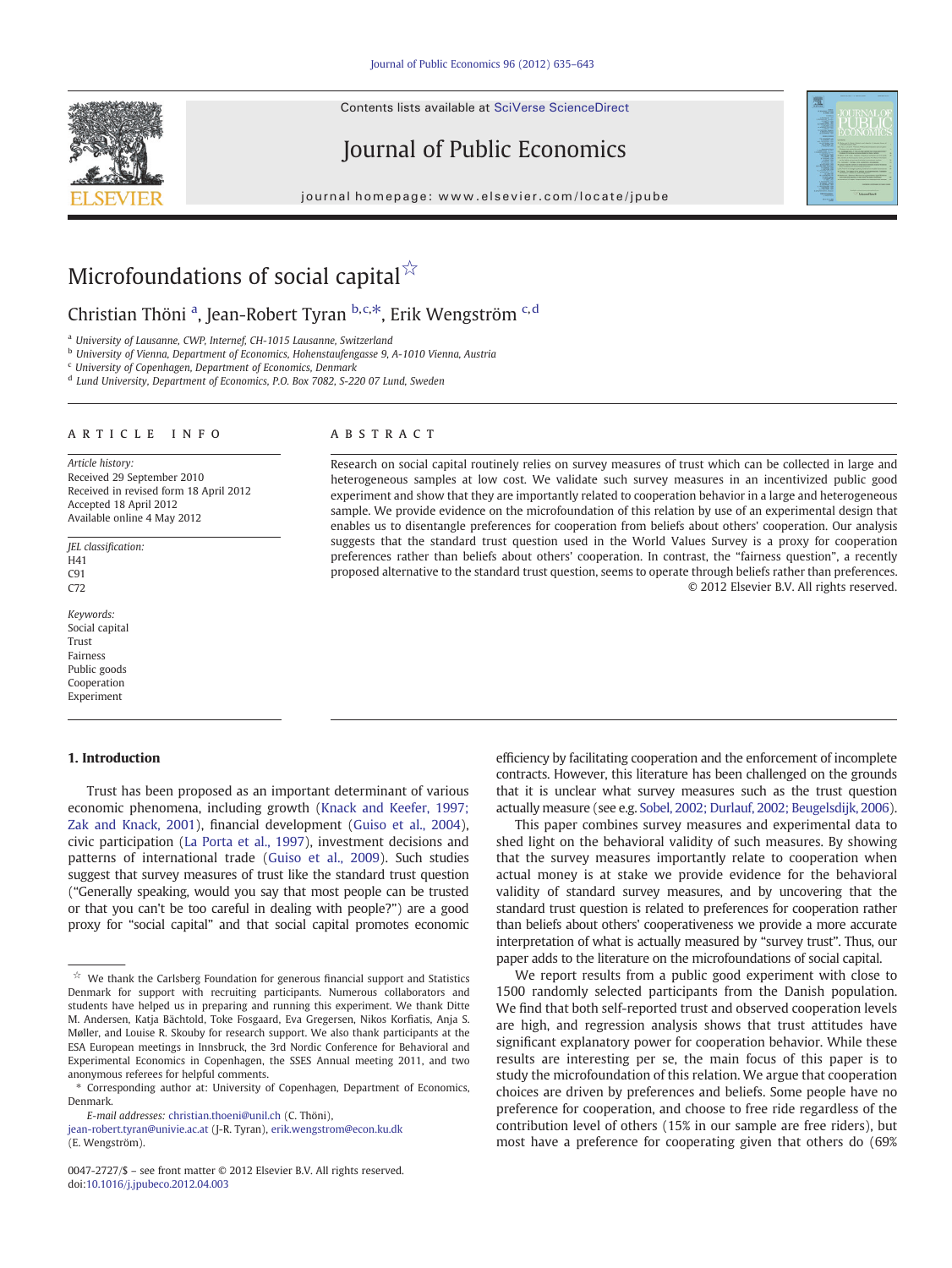are conditional cooperators). Beliefs about other peoples' inclination to cooperate do not matter for free riders but are a main determinant of contribution choices of conditional cooperators.

Our main finding is that trust attitudes appear to be a proxy for the strength of people's cooperation preferences but not for beliefs. In particular, we find that responses to the standard trust question (Trust for short) explain how much people contribute given their beliefs about others' contributions, but not how optimistic they are about other peoples' tendency to cooperate. We also find that the fairness question ("Do you think most people would try to take advantage of you if they got a chance, or would they try to be fair?"), an alternative to the trust question that has recently been added to the World Values Survey, is a proxy for beliefs but not for preferences. In particular, we show that responses to the fairness question (Fairness for short) explain how optimistic people are, but do not explain the strength of their preferences for cooperation. We speculate that the two survey measures capture different aspects of social capital because Trust evokes thoughts about what the respondent generally does ("you can't be too careful") while Fairness evokes thoughts about how other people generally behave ("would they try to be fair?").

Our paper contributes in several ways to a recent stream of research combining survey and experimental measures of social capital. First, we relate Trust to cooperation behavior while the literature has to a large extent focused on behavior in experimental trust games.<sup>1</sup> This focus on trust experiments in the literature is surprising given that "social capital" is a multifaceted concept [\(Dasgupta and Serageldin, 1999\)](#page--1-0), and that most definitions of social capital involve notions of trust and cooperation. In fact, many contributors to the economics literature see trust and cooperation as intimately related concepts (e.g. [Knack and](#page--1-0) [Keefer, 1997; La Porta et al., 1997\)](#page--1-0). In social psychology, the notions of trust and cooperation have long been thought to be closely related. For example, [Yamagishi \(1986: 111\)](#page--1-0) argues that "mutual trust is the key to actual cooperation". The public good game used in this study is played in groups and may therefore better reflect important aspects of everyday cooperation problems which are often multilateral rather than bilateral as in the experimental trust game. $2$ 

Second, we provide strong evidence that survey measures of social capital are significant predictors of cooperation behavior in the Danish population. Evidence from other samples on the relation between survey trust and cooperation suggests that there is a positive relation between the two measures. For example, an early study by [Yamagishi \(1986\)](#page--1-0) finds that "high-trustors" contribute more than "low-trustors" in a sample of Japanese subjects, while [Ahn et al. \(2003\),](#page--1-0) using prisoner's dilemma games, find no relation between a survey measure of trust and cooperation behavior in a sample of US students. [Anderson et al.](#page--1-0) [\(2004\)](#page--1-0) find in a sample of US students that both Fairness and Trust are positively related to contributions in a public good experiment. In a comparable sample, [Capra et al. \(2008\)](#page--1-0) find that the two survey measures are jointly (but not separately) related to contributions. Similarly, [Gächter et al. \(2004\)](#page--1-0) find that Fairness is related to cooperation behavior in a sample from Russia and Belarus. [Herrmann et al. \(2008\)](#page--1-0) report results from cooperation games with punishment and find that survey measured civic norms strongly relate to cooperation across a

sample of 16 different participant pools. Using a sample of Peruvian microcredit borrowers, [Karlan \(2005\)](#page--1-0) finds that a summary variable of several survey measures does not relate to contributions in a public good experiment when social capital is measured at the individual level. However, when aggregating the answers of the survey questions for each group of the public good game, the resulting social capital measure is positively related to the share of subjects in the group that contributes.<sup>3</sup>

Third, our findings suggest that different survey measures of social capital capture different determinants of cooperation and, thus, of social capital. More specifically, we find that Trust is related to cooperation preferences but not to beliefs about cooperation, while it is the other way around for Fairness. We are able to disentangle these two channels because we measure individual choices, beliefs and preferences using two versions of the public good game. $4$  The first is a standard oneshot cooperation game which we refer to as the Standard game. In this game, participants are endowed with money, approximately \$10 each. Participants are anonymously matched into groups of four and simultaneously decide how much to contribute to a common project. All contributions are doubled and equally shared among the four participants. Not to contribute is therefore the individually moneymaximizing choice, while contributing the total amount is the efficient choice since only money contributed will be doubled by the experimenter. Participants also indicate their expectation about the average contribution of others. In the second game, referred to as the Strategy game below (developed by [Fischbacher et al., 2001\)](#page--1-0), participants provide a complete contribution schedule conditional on the contribution choices of others. That is, they decide to contribute a,  $b$ ,  $c$  given that others on average contribute  $x$ ,  $y$ ,  $z$ . Thus, beliefs about the average contributions of others do not matter for contributions in the Strategy game by design. Other large-scale studies have not been able to distinguish between the preference and belief channels of cooperation. The closest match to our study in this respect is [Sapienza](#page--1-0) [et al. \(2007\)](#page--1-0). In contrast to our results, these authors find that Trust captures the belief-based component but not the preference-based component of behavior in trust games.<sup>5</sup> However, our finding is broadly in line with [Gächter et al. \(2004\)](#page--1-0) for cooperation behavior, and with [Fehr et al. \(2002\)](#page--1-0) for choices in a trust game. These authors find that the trust question remains significant for explaining trust behavior even when controlling for beliefs about the money sent back by second movers (i.e. beliefs about others' trustworthiness).

On a methodological level, our findings validate widely used survey measures of social capital with measures of cooperative behavior in a controlled environment with monetary incentives.<sup>6</sup> In a broader perspective, our paper therefore contributes to an ongoing debate on the relative merits of hypothetical vs. experimental (incentivized) measures (e.g. [Camerer and Hogarth, 1999](#page--1-0)). Survey measures are inexpensive to collect in large and heterogeneous samples, but have been criticized by economists as being unreliable because answers are not incentive-compatible and respondents may

<sup>&</sup>lt;sup>1</sup> For the trust game results are mixed: [Glaeser et al. \(2000\)](#page--1-0) find that Trust has no predictive power for trust as measured in the trust game but it predicts trustworthiness in a sample of students at Harvard University. In contrast, [Fehr et al. \(2002\)](#page--1-0) find a relation of survey-measured trust to experimentally measured trust but not to trustworthiness in a sample representative of the German population. [Sapienza et al. \(2007\)](#page--1-0) find that survey trust predicts trust in a sample of MBA students at the University of Chicago. Yet, [Bellemare and Kröger \(2007\)](#page--1-0) do not find a significant relation either to trust or trustworthiness in a heterogeneous Dutch sample. [Holm and Danielson \(2005\)](#page--1-0) find that survey measures of trust predict trust in an experiment in Sweden but not, using the same protocol, in Tanzania.

 $2$  An additional concern with using trust games is that first-mover choices in the trust game may not only reflect genuine trust but may also be affected by risk attitudes ([Karlan, 2005; Schechter, 2007\)](#page--1-0), altruism and reciprocity [\(Cox, 2004](#page--1-0)), or betrayal aversion [\(Bohnet et al., 2008\)](#page--1-0).

<sup>&</sup>lt;sup>3</sup> As pointed out by an anonymous referee, [Karlan \(2005\)](#page--1-0) includes the proportion passed in a trust game as a control variable in these regressions. This may reduce the estimated effect of the survey measures on contributions.

<sup>4</sup> The need to disentangle the causal channels, but also the difficulties in doing so have been recognized by many contributors to the literature. For example, [Putnam](#page--1-0) [\(2001: 137\)](#page--1-0) notes that "The causal arrows among civic involvement, reciprocity, honesty, and social trust are as tangled as well-tossed spaghetti. Only careful, even experimental, research will be able to sort them apart definitively.

<sup>5</sup> However, the studies are not directly comparable because of differences in experimental protocol (they use a trust game) and subject pool (they use a relatively homogenous student sample). In addition, their regression analysis does not include Fairness, which makes it hard to compare the results. Comparing the results by [Sapienza et al. \(2007\)](#page--1-0) to our results is also difficult because they use in many specifications a measure for unconditional cooperation as a control, which is exactly what Trust measures according to our results.

<sup>&</sup>lt;sup>6</sup> The validation of survey measures by experimental measures has spurred recent interest in the context of risk preferences, see [Anderson and Mellor \(2009\),](#page--1-0) [Ding](#page--1-0) [et al. \(2010\)](#page--1-0), [Dohmen et al. \(2011\),](#page--1-0) [Hardeweg et al. \(2011\)](#page--1-0).